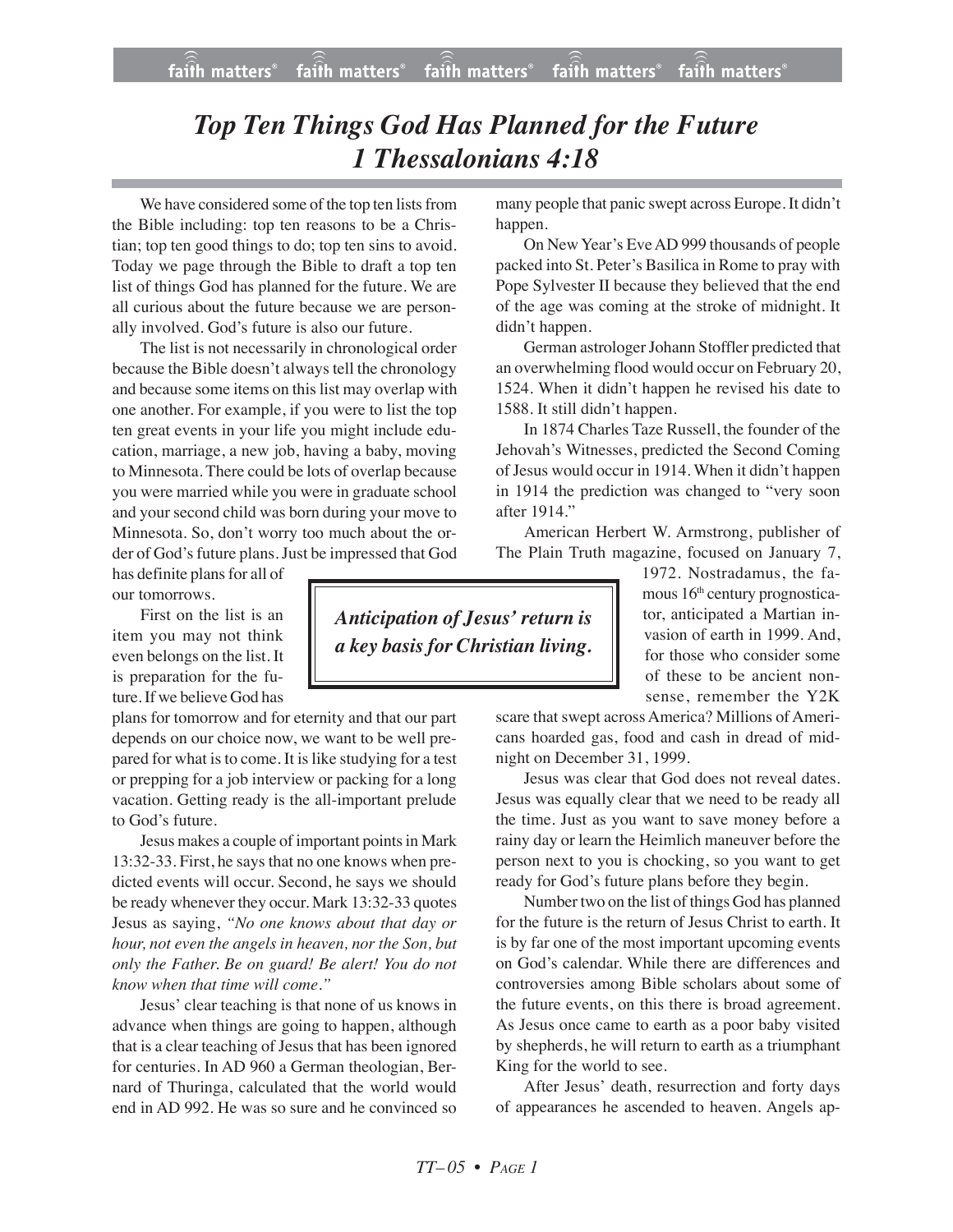peared to Jesus' followers who witnessed his ascension and gave a very specific prediction that we find in Acts 1:11, *"Men of Galilee, why do you stand here looking into the sky? This same Jesus, who has been taken from you into heaven, will come back in the same way you have seen him go into heaven."*

Now understand that this is a really big deal. It is a central teaching of Christianity. It is the cornerstone of all biblical prophecy. It has been and is the basis for Christian hope, that no matter how wonderful or painful this life has been, the best is yet to come. Jesus will come back to earth to be reunited with Christians and to judge and rule the world.

This makes a difference in how we live. Anticipation of Jesus' return is a key basis for Christian living. That was pointed out by St. Paul when he wrote in Titus 2:11-14:

> *For the grace of God that brings salvation has appeared to all men. It teaches us to say "No" to ungodliness and worldly passions, and to live self-controlled, upright and godly lives in this present age, while we wait for the blessed hope—the glorious appearing of our great God and Savior, Jesus Christ, who gave himself for us to redeem us from all wickedness and to purify for himself a people that are his very own, eager to do what is good.*

Number three on the list is the rapture. Just as the citizens of ancient cities would run to welcome home their conquering king, so Christians will be supernaturally transported to meet Jesus when he returns. It will be a wonderful and unexplainable experience. It's described in 1 Thessalonians 4:15-17:

> *According to the Lord's own word, we tell you that we who are still alive, who are left till the coming of the Lord, will certainly not precede those who have fallen asleep. For the Lord himself will come down from heaven, with a loud command, with the voice of the archangel and with the trumpet call of God, and the dead in Christ will rise first. After that, we who are still alive and are left will be caught up together with them in the clouds to meet the Lord in the air. And so we will be with the Lord forever."*

The details are few but the prospect of being on Jesus' "Welcoming Committee" is glorious.

Number 4 is not so glorious although it is on the list of God's top ten plans for the future. It is called the Tribulation. This period is typically calculated to be somewhere in the vicinity of seven years when there will be a great cataclysmic conflict between the forces of good and evil. This is an exponential escalation of what history has previously known. The wars are worse. Bloodshed is enormous. Diseases are awful. It is a battle for the human race. For those then living it will be a terrible ordeal! Jesus describes it in Mark 13:19 saying that *"those will be days of distress unequaled from the beginning, when God created the world, until now—and never to be equaled again."*

Number 5 is resurrection. This is very different from much of the rest of the list. Resurrection is mostly spread out over the future, but it is also part of history. Jesus rose from the dead on Easter and became the prototype for future resurrections.

Those in industry know well that a prototype is a very expensive sample that is built to prove that the technology exists to make millions more. When Jesus came back from the dead God proved it could be done and showed us what to expect for ourselves. It's really amazing.

The Bible predicts life after death. But understand that it is not just bringing back to life this body exactly as it is. It is not resuscitation of the bodies we have now. Nor is it reincarnation—coming back as something else or in someone else's body. Resurrection is different. Resurrection is a new body that is supernaturally cloned off the bodies we have now—although definitely upgraded. Resurrection isn't a point in time event; it will happen at different points along God's future timetable. Here's what it will be like according to St. Paul in 1 Corinthians 15:42-44:

> *So will it be with the resurrection of the dead. The body that is sown is perishable, it is raised imperishable; it is sown in dishonor, it is raised in glory; it is sown in weakness, it is raised in power; it is sown a natural body, it is raised a spiritual body.*

> *If there is a natural body, there is also a spiritual body.*

The week after Easter 2004 the Wooddale Forum sponsored an event featuring a scholar named Dr. Gary Habermas, an authority on resurrection. He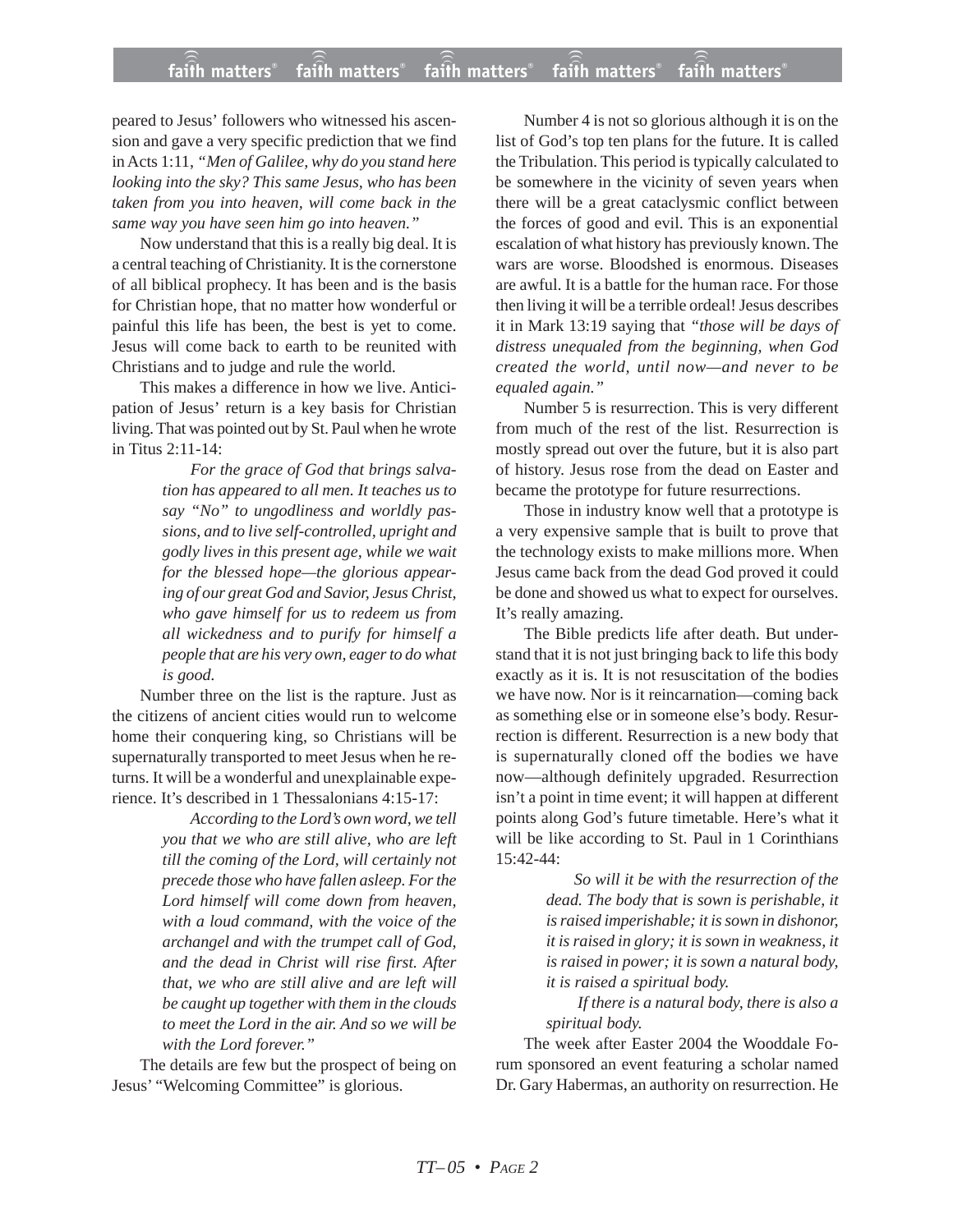## **faith matters® faith matters® faith matters® faith matters® faith matters®** ))) ))) faith matters<sup>®</sup> faith matters® faith matters

*quences are announced.*

is a PhD who has studied the topic for nearly 35 years and written many books on resurrection. What he didn't tell us when he was here was his own experience.

In 1995 his wife, Debbie, had the flu. When it didn't go away she went for some medical tests. The doctor told her, "You have got some serious problems here." She died four months later of stomach cancer at age 43.

In coming to terms with his wife's death, he moved beyond the historical and theoretical evidence.

He imagined a conversation with God that whenever he asked questions about Debbie's cancer and dying God would say, "Gary, did I raise my Son from the dead?"

"Of course you did, Lord," he would respond. "But why is Debbie dying?"

> "Gary, did I raise my Son from the dead?" "Yes Lord, but . . . ."

> "Gary, did I raise my Son from the dead?"

Gary Habermas says, "I imagined God repeating the same question until I got his point. There was an answer to Debbie's suffering, even if I didn't know it. If Jesus has been raised, then I can trust that Debbie will be raised too."

Winston Churchill planned his own funeral for St. Paul's Cathedral in London. When the funeral was over and the benediction had been pronounced, a bugler high in the cathedral's dome played Taps, the universal military tune signaling day is done. Then, another bugler elsewhere in the dome of St. Paul's played Reveille, the universal military wake up call.

It's all about number 5 on the list of things God has planned for the future.

Number 6 is the Millennium. This word comes from the French word "mille" which means thousand. The Millennium refers to a future time of one thousand years when peace and prosperity will prevail across the earth and Jesus Christ will directly rule our world. It will be the best of times with true liberty and justice for all. The kingdom of God will control our earth.

This amazing ten century period is hinted at in the Old Testament but is specifically described at the very end of the Bible. It is graphic language with lots of symbolism telling what happens after the Tribulation and how the Millennium happens. John says in Revelation 20:1-4:

> *And I saw an angel coming down out of heaven, having the key to the Abyss and holding in his hand a great chain. He seized the dragon, that ancient serpent, who is the devil, or Satan. and bound him for a thousand years. He threw him into the Abyss, and locked and sealed it over him, to keep him from deceiving the nations anymore until the*

*time. It is in the courtroom of God where humans and history are judged and eternal conse-*

*thousand years were ended. After that, he must be set free for a short*

*I saw thrones on which were seated those who had been given authority to judge. And I saw the souls of those*

*who had been beheaded because of their testimony for Jesus and because of the word of God. They had not worshiped the beast or his image and had not received his mark on their foreheads or their hands. They came to life and reigned with Christ a thousand years.*

Number 7 is judgment. It is in the courtroom of God where humans and history are judged and eternal consequences are announced.

It's interesting to know what Americans think about the judgment of God to come. According to a CNN/USA Today/Gallup poll of adults over age 18, 79% of Americans say that "there will be a day when God judges whether you go to heaven or hell."

That day is described in Revelation 20:11-15:

*Then I saw a great white throne and him who was seated on it. Earth and sky fled from his presence, and there was no place for them. And I saw the dead, great and small, standing before the throne, and books were open. Another book was opened, which is the book of life. The dead were judged according to what they had done as recorded in the books. The sea gave up the dead that were in it, and death and Hades gave up the dead that were in them, and each person was judged according to what he had done. Then death and Hades were thrown into the lake of fire. The*